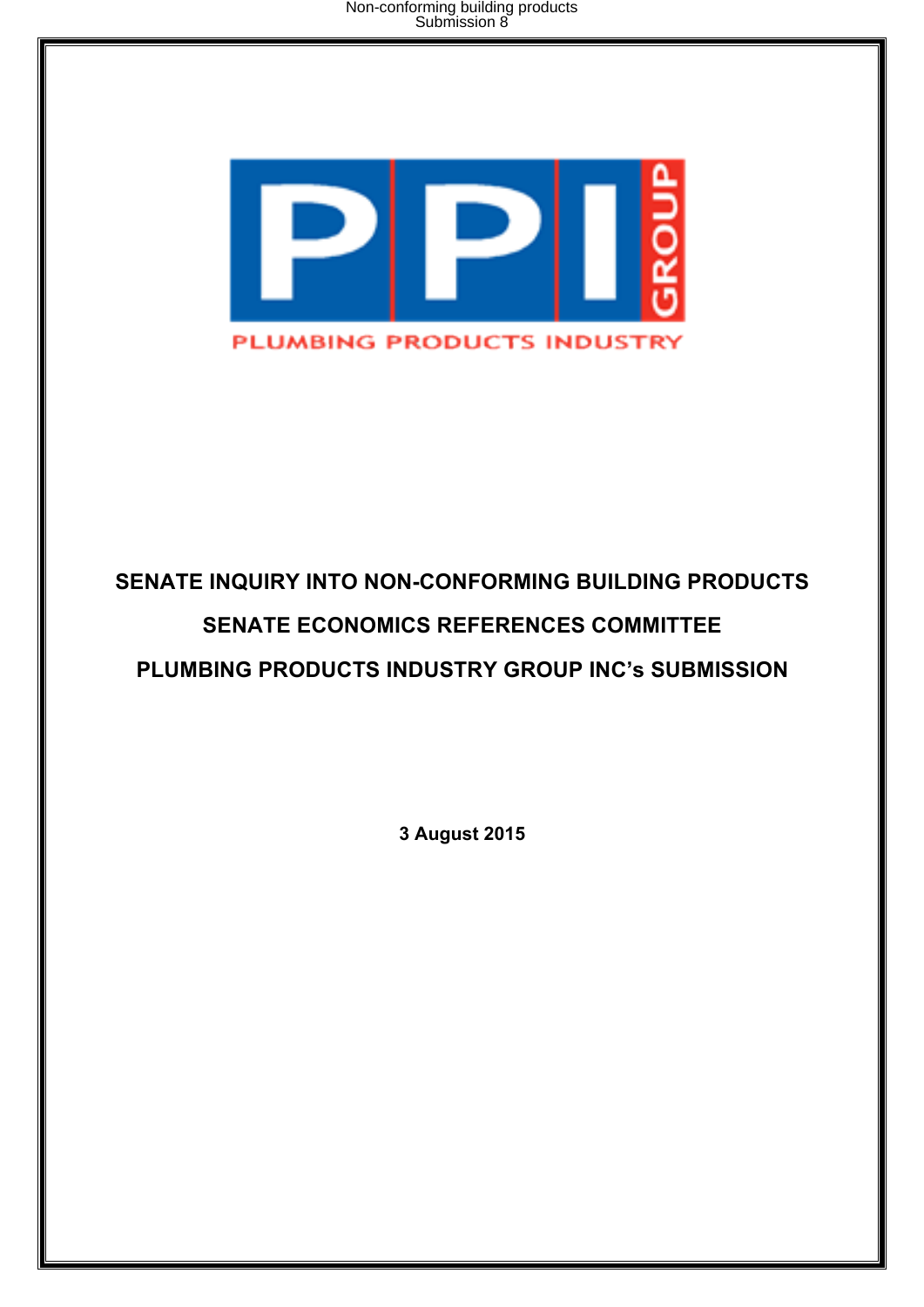

Senate Standing Committee on Economics PO Box 6100 Parliament House Canberra ACT 2600 By email: economics.sen@aph.gov.au

To Senate Economics Reference Committee

## **Senate Enquiry inquiry into non-confirming building products**

The Plumbing Products Industry Group Inc {PPI Group) welcomes the opportunity to provide a submission to the inquiry into non-conforming building products by the Senate Economics Reference Committee. This submission is presented in the following sections.

- The Plumbing Products Industry Group
- Areas of significant risk in plumbing products and processes
- Systems for effective risk management
- WaterMark Certification Scheme
- Water Efficiency Labeling Scheme
- Improvements to the current regulatory framework for plumbing products
- The role of the Australian Building Codes Board

#### **The Plumbing Products Industry Group**

PPI Group is the premier voice of manufacturers and importers of plumbing products used in the Australian plumbing industry. The Association is well represented on all relevant plumbing industry Australian Standards Committees and other national committees and groups.

PPI Group members are committed to the development of the plumbing industry in Australia and work together to deliver quality, safe products, fit for purpose for use by industry and consumers for their benefit and the safety of the wider community.

A number of plumbing product manufacturer members of the PPI Group are also exporters of product manufactured in Australia creating additional employment opportunities and earning export dollars.

> **Plumbing Products Industry Group** ABN 76 641 998 784 **Registered Address**: Unit 6, 306 Albert Street, Brunswick Vic 3056 • Postal Address: PO Box 5216, East Victoria Park WA 6981 Tel: + 61 3 9013 5545 • Email: info@ppigroup.com.au • Website: www.ppigroup.com.au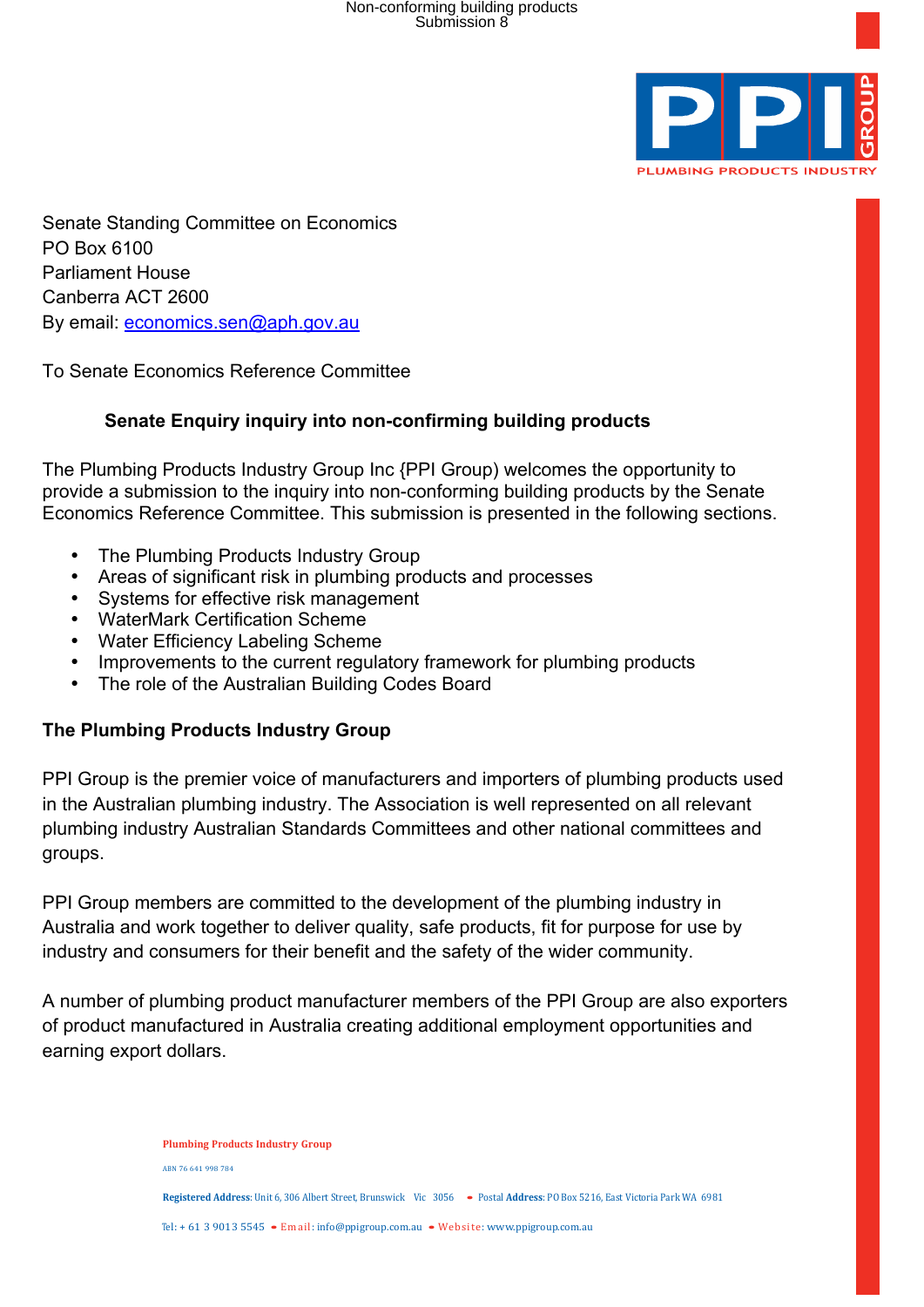

Key objectives of the PPI Group are;

• To promote, encourage, foster and develop the Plumbing Products Industry Group in the interests of its members in Australia and New Zealand.

• To promote the establishment and maintenance of high standards of quality, service and ethics throughout the industry.

• To place before Industry, Government, Statutory Authorities and others in Australia, New Zealand and elsewhere, the policies and views of the Association.

• To take a pro-active and interactive role in matters connected with regulators, Standards Australia/Standards New Zealand, Water Authorities and like national or state bodies and authorities in Australia, New Zealand and elsewhere.

• To foster a cooperative and mutually supportive effort in improving the export potential of the members of the Association.

With governments around Australia, including the Commonwealth Government, focusing on red tape and regulation reduction the PPI Group believes that this Senate Enquiry is timely particularly in light of recent incidents with respect to non-conforming building products, in particular;

- The Lacrosse Tower in Melbourne where imported aluminium cladding was highly flammable and enabled a dramatic escalation of the fire spreading 13 stories in 13 minutes
- The 2014 recall of infinity electrical cable with estimated costs to consumers and home owners of in excess of \$80 million

Both of these matters clearly demonstrate the consumer and public risk associated when price is apparently the only criteria used by some in the building industry.

#### **Areas of significant risk in plumbing products and processes**

Effective risk management, adhering to Australian Standards and codes along with ensuring appropriate and adequate public health and safety requirements are met must be a prerequisite for all buildings in Australia

Firstly, we would like to draw your attention to examples of public health challenges through plumbing and water treatment failure, which include the loss of life through SARS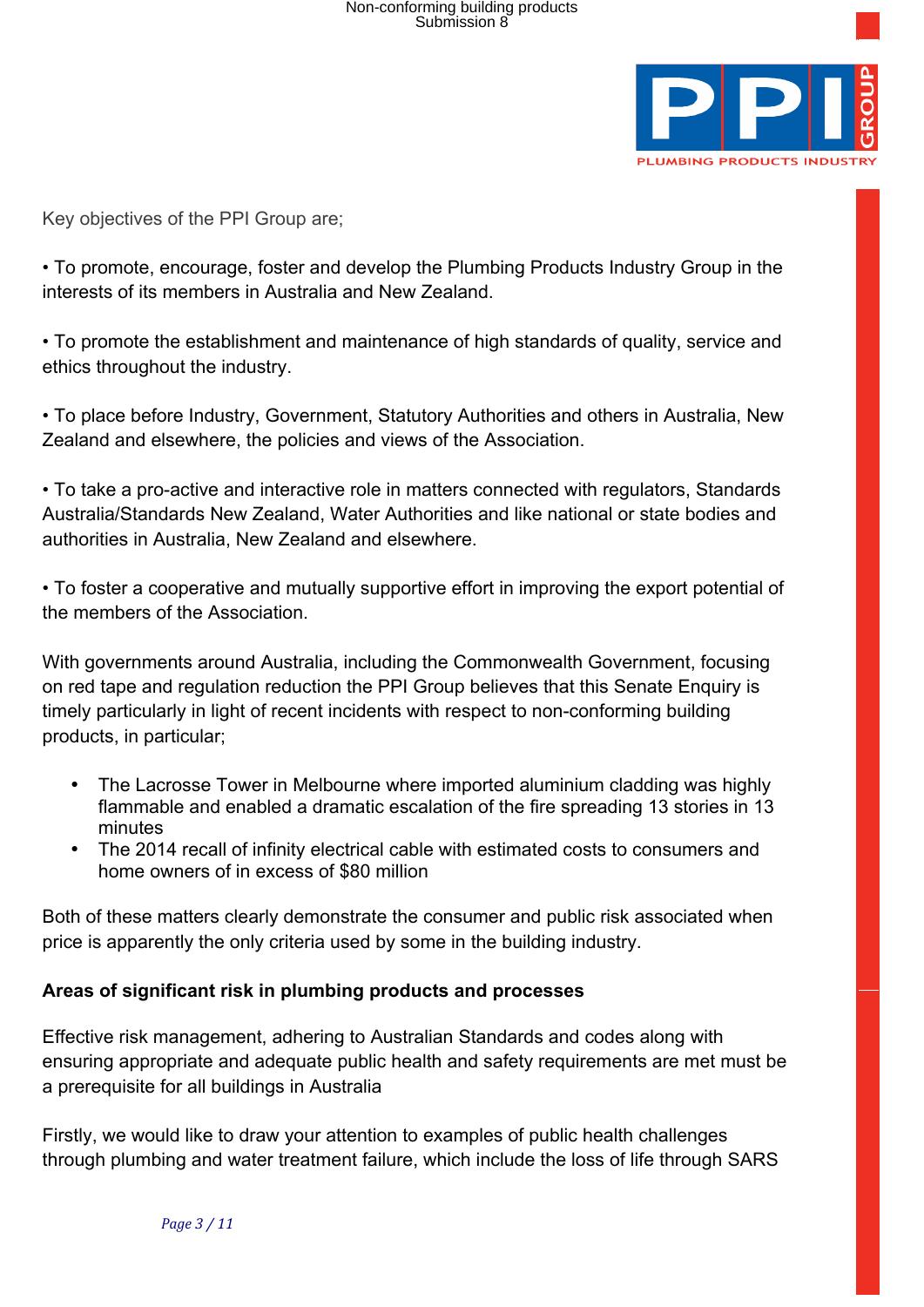

in Hong Kong, and infectious organisms (Cryptosporidium and Giardia) spread through the Sydney water supply in 1998. At the time the NSW Health Department advised/recommended that up to 3,000,000 households boil their water before using it. While these matters may seem rather isolated they do demonstrate the serious threat to public health and safety that non-conforming plumbing products can have. As such incidents are infrequent we as a society can become all too complacent with the level of service and safety we have through a well-regulated and effective plumbing system.

Further evidence of the public heath challenges experienced through the treatment and distribution of potable water can be demonstrated from the USA. In the USA most drinking water treatment and distribution systems practice the multiple barrier concept as part of their overall plan for providing safe water on the assumption that pathogens are always present in the source water.

In spite of this, between 1981 and 1998 some 230 water borne disease outbreaks were reported from the treated water distribution network, causing some 443,000 reported cases of illness, with an estimated 764 being hospitalised and 60 deaths.

To observe the effects of uncontrolled/unregulated plumbing and the public health and safety consequences only requires visiting countries throughout Africa and Asia, where the World Health Organisation estimates that 1,000 children a day die from diarrhea through contaminated drinking water, lack of sanitation and hygiene. In India, for example, over 600 million people still practice open defection and outbreaks of such illnesses as cholera, typhoid and other such diseases are still all too prevalent.

Consider also the spread of severe acute respiratory syndrome (SARS) at Amoy Gardens in Hong Kong, a city boasting significant population densities living in high-rise apartments. Amoy Gardens, a 33-story residential apartment complex built in the 1980s, saw 321 people infected by SARS resulting in 65 deaths.

Following an investigation by the Hong Kong Department of Health along with eight other government agencies including WHO, thorough epidemiological, environmental, and laboratory investigations into this outbreak revealed there were two significant findings relating to product failure;

• First, a "large, visible crack" was found in a sewer vent pipe in Block E, which was a potential means of SARS transmission into the atmosphere.

• Second, malfunctioning traps/water seals in bathroom floor drains allowed sewer gases laden with a heavy viral load from SARS victims' diarrhea to escape and infect people in other apartment units.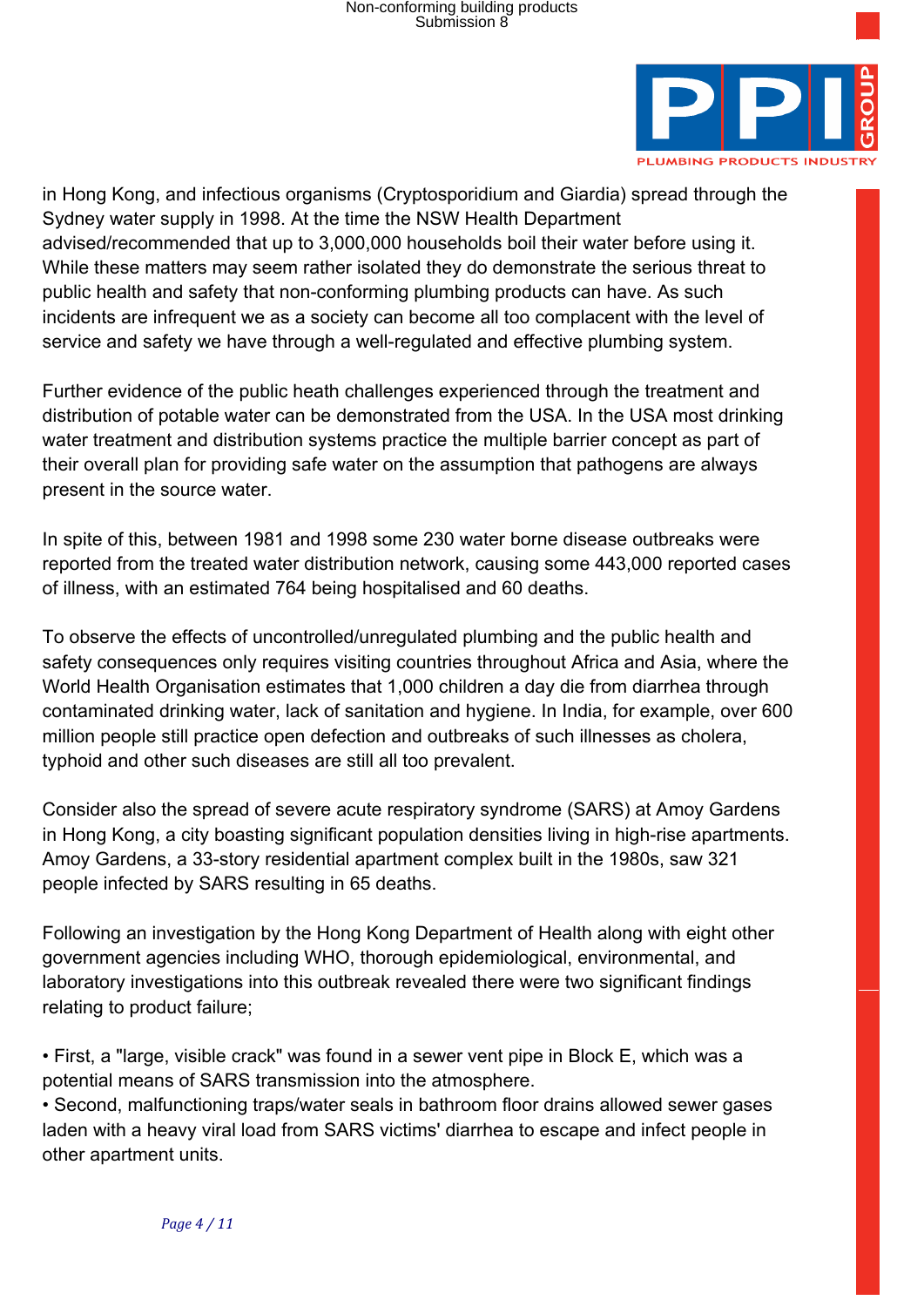

Given this, it concluded that contaminated sewage was responsible for the spread of SARS. It was found that inadequate regulations and plumbing design coupled with faulty plumbing materials caused the loss of a water barrier seal in a U-shaped water trap. The water barrier seal evaporated, thus enabling the contaminated air to escape from within the sanitary drainage system into the building.

It is estimated that the SARS epidemic had an international economic impact of some \$60 Billion.

## **Systems for effective risk management**

By its very nature plumbing and drainage are high risk and with increasing population densities in cities and higher and larger buildings to house growing populations, effective risk management processes are required to ensure the integrity of the building and plumbing systems.

To observe these risks in Australia is difficult because of the generally high standards achieved in treating water to a potable quality, its effective distribution through utility networks and in the built environment through licensed, well qualified and trained plumbing installers as part of a multiple barrier approach. However the Hong Kong example clearly demonstrates that we cannot be complacent about threats from pathogens that could be spread through our water and sewerage networks.

To ensure the health and safety of occupants of the built environment we must ensure that water quality and plumbing systems are appropriate and effective, product certification is an essential prerequisite along with appropriate training and licensing of professional plumbers.

In spite of some criticism, the WaterMark Certification Scheme (WMCS) has clearly played an important part in ensuring that plumbing products are fit for purpose and meet Australian standards underpinning the integrity and reliability of plumbing systems in buildings in Australia.

The World Health Organisation's (WHO) definition of plumbing taken from the WHO Health and Environment Lexicon, www.who.int/thelexicon states:

"Plumbing is the system of pipes, fixtures and appliances within a property, and also all of the work associated with the design, installation, removal, alteration or repair of piping, fixtures and appliances in connection with drinking-water supply, non-drinking water supply and drainage systems, which flow in and out of buildings and between given connection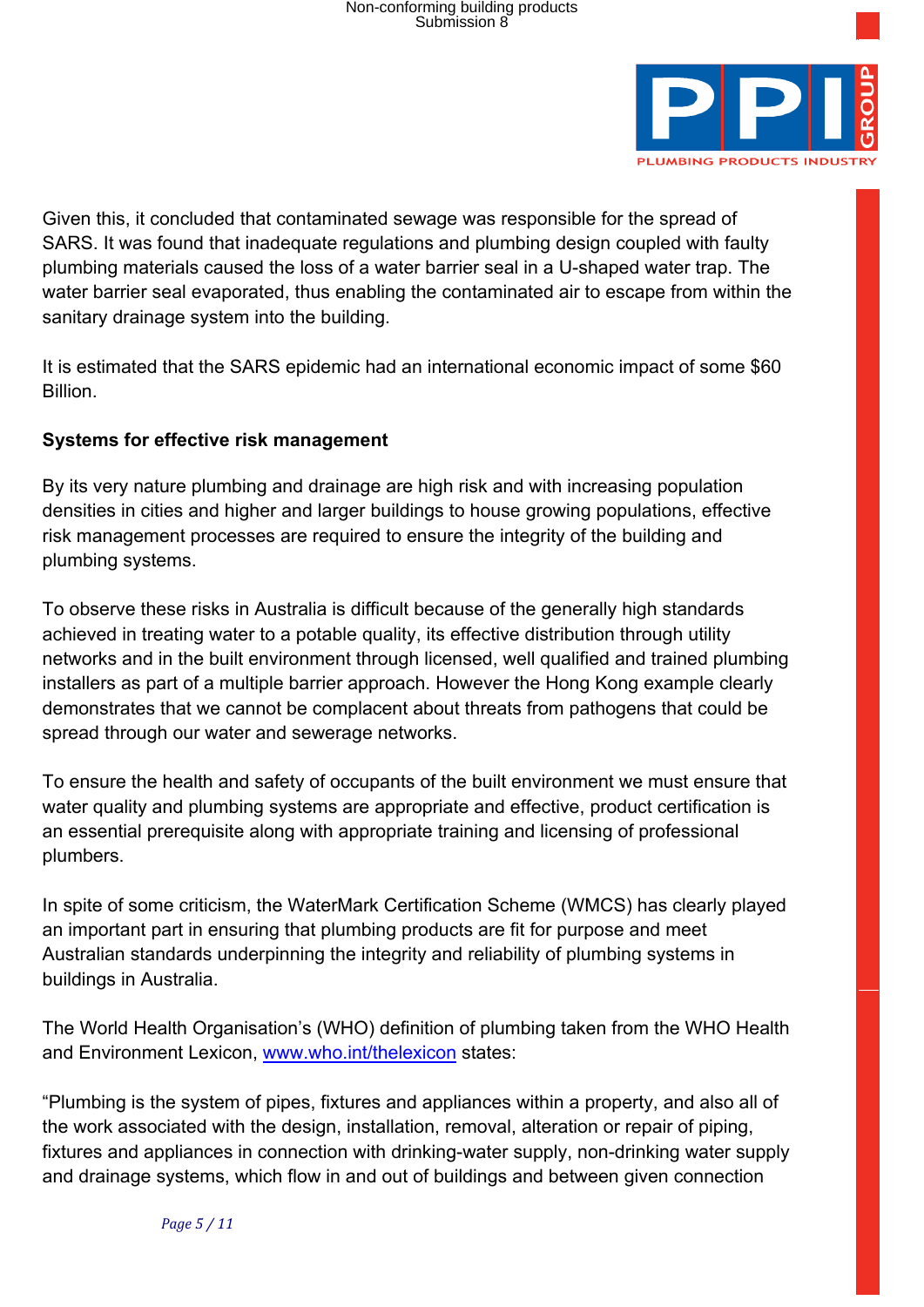

points to points of use and/or disposal. Some define plumbing as beginning at the property line, others define it more broadly."

WHO goes on to explain why plumbing is one of the key building blocks in protecting and promoting public health;

"there is a need to ensure new plumbing is designed, installed and operated according to up-to-date standards, and that existing plumbing is updated to new standards. No pipes, valves, taps or other fittings used are allowed to contain harmful substances that can leach into water, such as lead and cadmium, above established guidelines values. Leakage and wastage should be controlled and minimized for public health, economic and environmental reasons."

Existing or potential problems associated with substandard plumbing can lead to:

• Threats to public health and safety such as legionellosis and other water borne illnesses and an increased risk of scalding of children and the elderly, and

• Substantial costs, including those associated with property and environmental damage.

These potential costs cannot be underestimated or ignored – failure of a plumbing product in the mains pressure potable water system within a building has the capacity to cause serious property damage. Often such failures occur at night or weekends and can be difficult to locate as such systems are usually located in the roof or wall space.

WHO explains that "in both developed and developing countries, inadequate or faulty plumbing has led to water-borne disease outbreaks" citing a number of cases that demonstrate this including the outbreak of Severe Acute Respiratory Syndrome (SARS).

If SARS was taken in isolation, it alone provides a very good reason as to why it is essential that plumbing product related to water supply, drainage and sanitation in buildings should demonstrate that they are fit for purpose and be certified under the WaterMark Certification Scheme. However, when considering that a multiple barrier approach is required to ensure the safety of our water supplies, and reports on increasing incidents of pathogens becoming resistant to antibiotics and other such treatments continued vigilance in all areas of the distribution and collection networks is essential in managing our water and sanitation systems.

## **WaterMark Certification Scheme**

Compliance of the WaterMark Certification Scheme (WMCS) has historically been the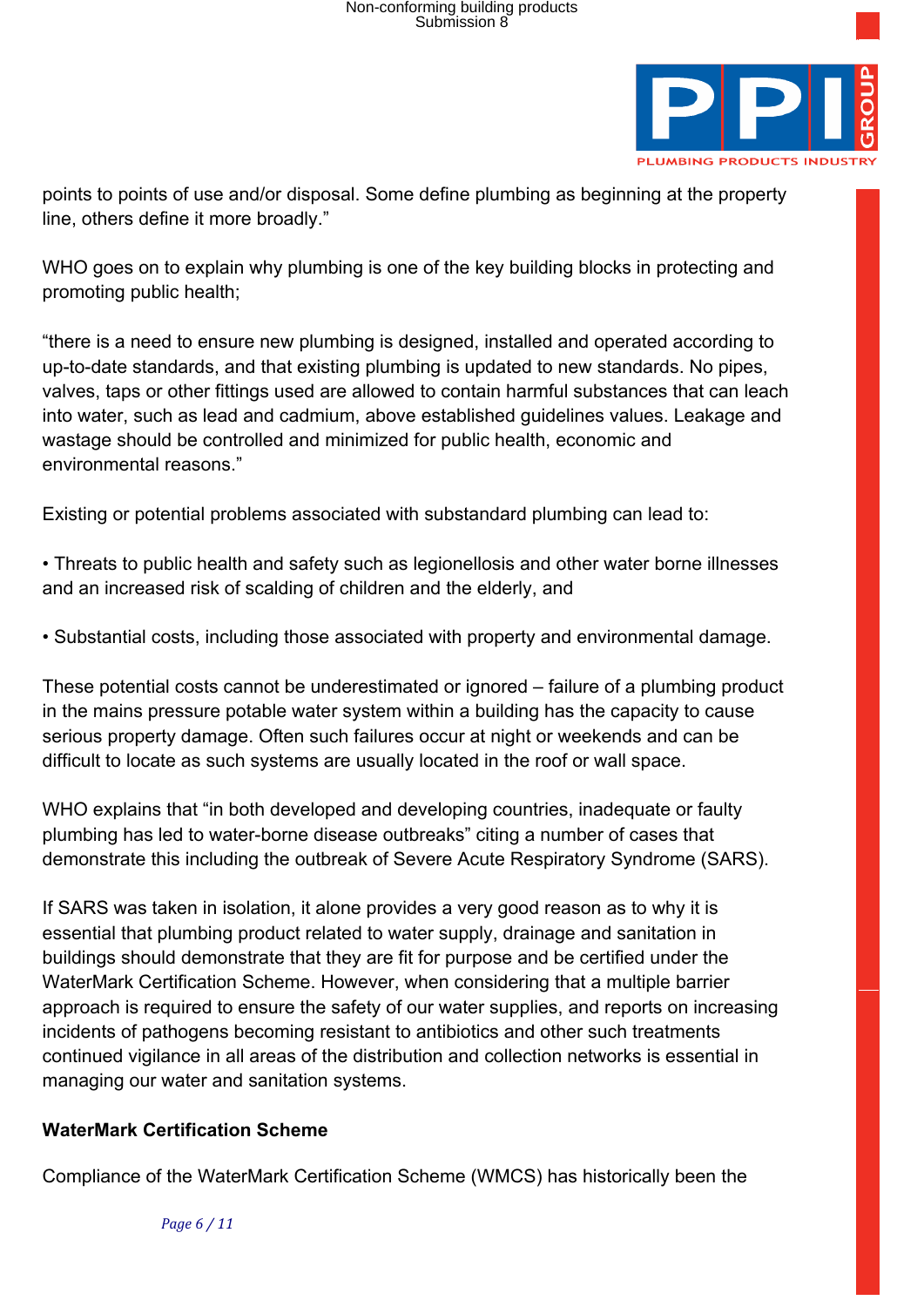

responsibility of state and territory based regulators, with the scheme being only policed at the point of installation with licensed plumbers being responsible to only install certified product where applicable. In relatively recent times this has led to increasing conflict with builders and developers frequently purchasing product from overseas suppliers by the container load based on price and avoiding the supply chain in Australia.

In addition many consumers are also purchasing product online and insisting that these products be installed by the plumbing contractor. Further conflicts arise as many retailers and hardware stores do not appreciate that plumbing product should be certified under the WaterMark Certification Scheme (WMCS) before they can be legally installed. There is no barrier to these retailers and distributors selling plumbing product to the public whether certified or not; often these sales are based on price and sold into the DIY market. This situation causes considerable market place confusion and frustration.

Essentially the installation of plumbing product is the responsibility of the installing licensed plumber and if product other than WaterMarked product is installed such non-conformance may not be identified until after installation.

It is the PPI Group view that to assist in managing the installation of conforming product certified under the WaterMark Certification Scheme (WMCS) and building products more generally point of sale legislation is critical. Point of sale requirements ensures that the supply chain is educated and understands their responsibility in the sale of products and that the consumer/customer/client is also able to access product information to assist in purchasing choice, rather than on price alone.

Given the increasing incidence of builders and developers purchasing non-conforming product directly from overseas suppliers point of sale requirements could assist this process where such requirements are addressed for;

- Products manufactured internationally at point of import
- Compliance and enforcement at point of sale through retailers etc
- Project/building completion certification

Point of sale requirements ensure that product manufacturers provide necessary information/evidence to the Australian market that products are fit for purpose and meet the appropriate standards prior to sale.

# **Water Efficiency Labeling Scheme**

The PPI Group has noted that the Water Efficiency Labeling Scheme (WELS) which has been in operation since 2005 is point of sale driven with the express purpose of assisting to educate the Australian community on making an informed choice when purchasing plumbing products or appliances that use water: such products are rated under WELS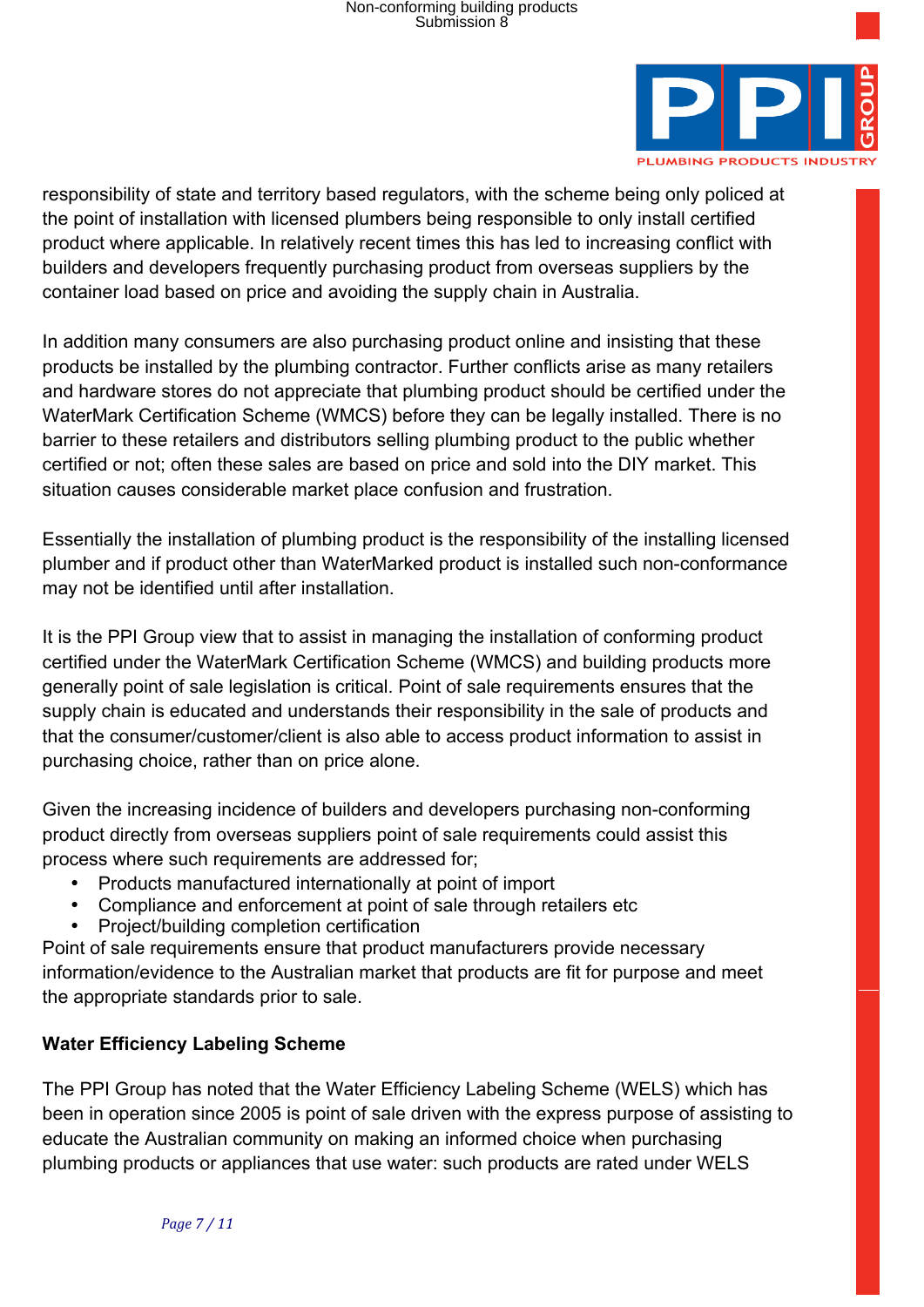

based on the efficient use of water. These products must display, at the point of sale, a star rating of their water efficiency and information about the volume of water used, having been tested and certified under an Australian Standard.

It has been a point of contention for sometime by members of the PPI Group, that while WELS is point of sale there has been resistance from a number of government jurisdictions to the WaterMark Certification Scheme being changed to point of sale, particularly when one considers the possible health and safety consequences (as detailed earlier in our submission) in the community that could occur from faulty plumbing products.

As you will appreciate, in recent times there has been a catch cry at all levels of government in Australia regarding red tape and regulation reduction, a very laudable ambition, however building and construction as recent incidents suggest should not be the place where anything goes!

In addressing the value of red tape and regulation reduction the PPI Group has proposed that both the WaterMark Certification Scheme and WELS should be combined into a single scheme, thus reducing red tape and regulation without any reduction or loss in community benefit that the two schemes currently provide. In fact there would be an additional community benefit with the application of point of sale to the WaterMark Certification Scheme.

Such a move has real potential to significantly reduce the costs associated with the current administration and compliance regime of both the WELS and WaterMark Certification Scheme with a beneficial effect for Government, plumbing product manufacturers, distributors and the consumer.

## **Improvements in the current regulatory frameworks for plumbing products**

 Reduction in Scheme costs could be achieved through creating a "one stop shop" by having:

- A single application for registration for both WELS and WMCS. This would significantly reduce administration and compliance costs on manufacturers and distributors of plumbing products and also on government agencies.
- Similarly, single registration/compliance number for both WELS and WMCS eliminates duplication of markings on product and packaging.
- Combining the two schemes/processes under a single statute maximises compliance and reduces cost, **eliminates duplication, confusion, red tape and regulation.**

With respect to reducing these imposts on businesses, the 2007 House of Representatives Report **Managing the Flow- Regulating Plumbing Product Quality,** among other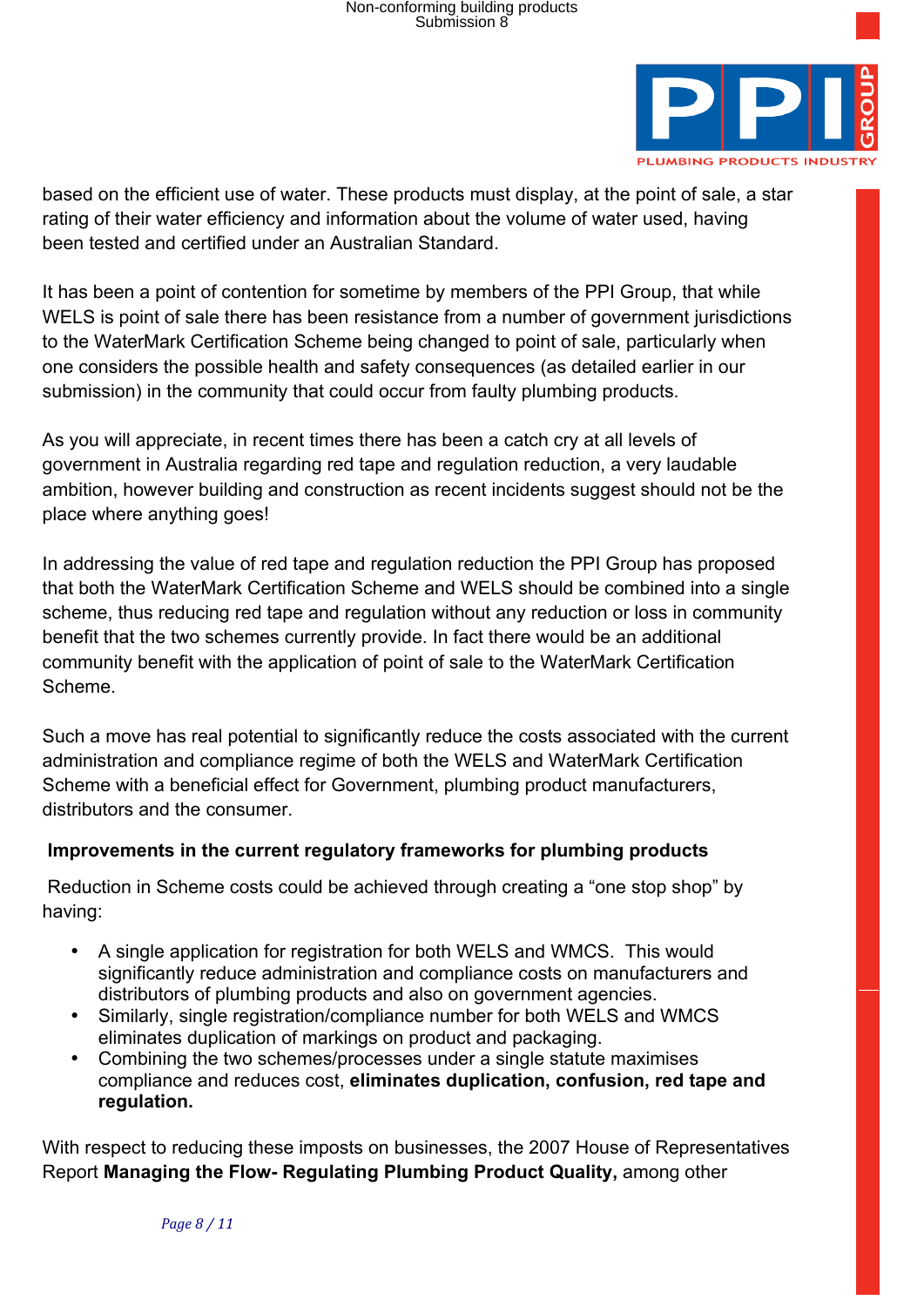

matters gives serious consideration to the need to align these two schemes.

*"The Committee concedes that a greater integration of the two schemes would require legislative change. However, it believes that such a course is not only desirable but also very necessary to address industry and community confusion and frustration, to maintain industry and community confidence in the schemes and ensure the quality of plumbing products in the Australian marketplace and homes. Consumers and industry could clearly benefit from a closer relationship between these two worthwhile and necessary schemes."*

Combining the management, administration and compliance requirements of these two schemes would be both practical and cost effective with significant savings for all parties, including regulators, consumers and manufacturers. This also appears to be supported by Dr Chris Guest, who under Section 75 of the WELS Act provided an independent review of the Act after 5 years of operation. He presented his report to the then Minister on  $30<sup>th</sup>$ June 2010.

Dr Guest's report contains considerable commentary and recommendations relating to WELS/WMCS and recommends a change to organisational responsibilities including:

- WELS registration and compliance for plumbing products becoming the responsibility of the body responsible for the WaterMark Certification Scheme (WMCS); and
- WELS' functions for plumbing products would be more effectively performed by a specialist plumbing product body.

This would have benefits for the administration of WELS, for plumbing products and for the industry, which would have to deal with only one body for WELS and WMCS.

The PPI Group also takes issue with the argument that the WELS and WMCS are incompatible and that a single administration or single scheme would be difficult to achieve. This position seems to be in conflict with the positions outlined by Dr Chris Guest in his review and also the recommendations arising from the Managing the Flow report.

In the view of the PPI Group, water efficiency is another performance indicator in ensuring a plumbing product is fit for purpose in providing sustainable performance and public health and safety. We are not aware of any rational argument against creating a more cost effective and efficient administration by **combining the two schemes effectively reducing red tape, regulation and costs on industry, the consumer and government.**

We appreciate that a further WELS Legislative Review 2015 has been completed with the final report not yet being made public however we do not believe any recommendations that may be made by the reviewer contained in the report will change our position on consolidating the two schemes into a single scheme.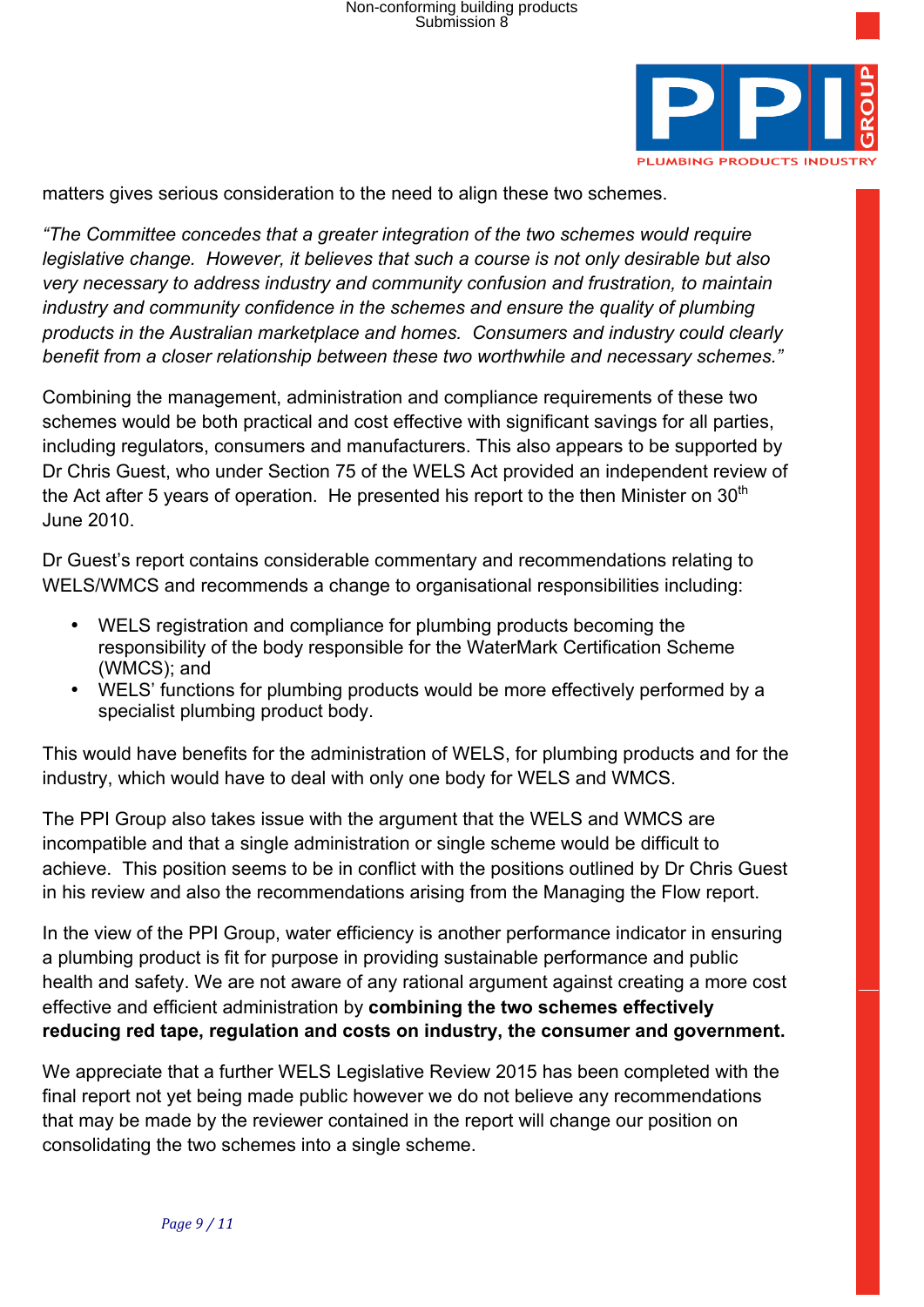

The administration and management of the WaterMark Certification Scheme has been undertaken by the Australian Building Codes Board (ABCB), agreed to by the Building Minister's Forum (BMF) which has led to considerable review of the Scheme with a recommendation going to the BMF that a mandatory WaterMark Certification Scheme be retained and improved. The results of the BMF's consideration of this matter at the time of writing are not known.

However when the BMF met in May 2014, a commitment was made to implement a reform package aimed at:

• Reducing the costs of compliance while maintaining health and safety standards and

• Further consolidating consistency in regulatory arrangements across and within jurisdictions.

Combining both WELS and WaterMark clearly meets these commitment made by the BMF. It is also consistent with the expanded role of the ABCB as it moves to ensure safe and secure systems of plumbing, gas and electrical work in the built environment.

## **The role of the Australian Building Codes Board**

Further, in this expanded role, if the ABCB is to meet its mission to address issues of safety and health, amenity and sustainability in the design, construction and performance of buildings, it is important that its current scope and objectives currently detailed in the Intergovernmental Agreement establishing the ABCB are also broadened. This would enable the ABCB to manage effectively these critical areas of the built environment along with responsibilities for code development it should also have oversight of compliance, working effectively with state and territory regulators to produce an effective national strategy. These matters will be of particular importance as the ABCB moves expand its coverage to address gas and electrical codes as part of an integrated National Construction Code (NCC)

Indeed, an agency such as the ABCB should have a national leadership role in providing effective communication, education and training to industry and state based organisations responsible for the regulation of the building and construction sector, along with industry groups and associations. This need is reinforced with respect to two recent and serious examples of product not conforming:

- Fire at the Lacrosse Tower in Melbourne
- The 2014 recall of Infinity electrical cable

These examples demonstrate the serious risks to our community when cost is considered to the exclusion of public safety. In Australia, community expectation is that Australian governments have the responsibility to protect the public in such matters and effectively